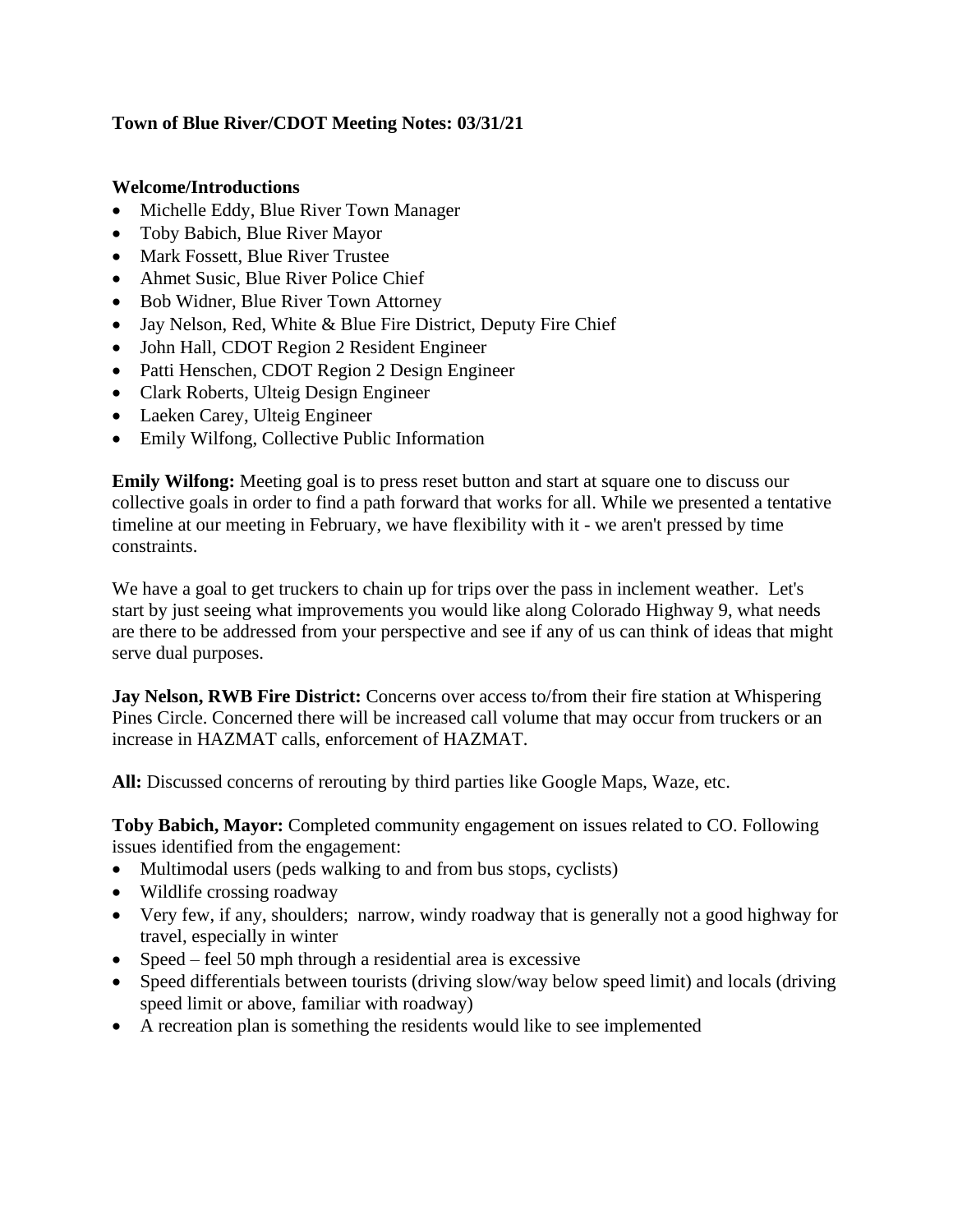Would like to see data that informs why the chain up station project is necessary (number of accidents in past 24 months with heavy trucks involved along CO 9 between Breckenridge and Alma). This data would help them understand the problem, scope and size of the project. Feels footprint of the project is too big and would prefer a few smaller pullouts instead of one, larger one.

**Clark Roberts, Ulteig Engineer:** That information can be provided. Another item to consider is response time for crashes/incidents if the corridor isn't operating properly due to blocked lanes and traffic issues. Clarified that trucks could only use the chain up station during Chain Law events, not open in summertime. If trucks are blocking lanes because they are chaining up, that affects safety.

**Mark Fossett, Blue River Trustee:** Sat in on the development of the CO 9 South Summit Access Plan. As someone who travels the corridor day-to-day, all year long, not concerned with individual CMVs, but more that all traffic doesn't have the appropriate access to enter/exit the highway, when trying to make a left turn. The data won't capture the sheer number of near misses, particularly on "dead man's curve" on CO 9. Most semi's can't safely maneuver that curve even in good weather. Heaving flooding washed out a bridge and the Town was cut off – there are no connecting back roads. Every time I-70 closes, there is bumper-to-bumper traffic with CMVs and passenger vehicles. Smaller pullout lanes would provide much more benefit to the town than one big chain-up station. Speed limits are a concern, but understands that this project may not be able to tackle that.

**Clark Roberts:** Clarified if there is an advisory speed limit on the curve warning sign. Discussed traffic calming devices like radar feedback signs, walk HAWK signals for pedestrians, etc. to help bring down traffic speeds.

**Mark Fossett:** The concept we aren't addressing is where trucks can chain down. It is not reasonable to think that trucks will stay chained up until they reach I-70, and Breckenridge and Frisco will feel the same way. There is a huge pullout at the bottom of Hoosier Pass that could be used for chain down. Once trucks get to the flat area after the pass, they will pull over and chain down.

**Michelle Eddy, Blue River Town Manager:** There are three pullout stations that currently exist on CO 9 in Blue River that could work for the current volume of trucks. Coming over the pass, there is a huge pullout that should be encouraged as a chain down station (headlight house). Also, the bus stop that is currently used as a CDOT turnaround could be used.

There is a lighting ordinance passed in Blue River that encourages a dark night sky (Michelle emailed the ordinance to Emily Wilfong, Emily shared with project team). We need to keep in mind that this is a residential corridor.

**Clark Roberts**: Discussed the technology around lighting and ability to control its use solely during Chain Law events, ability to control ambient lighting, etc.